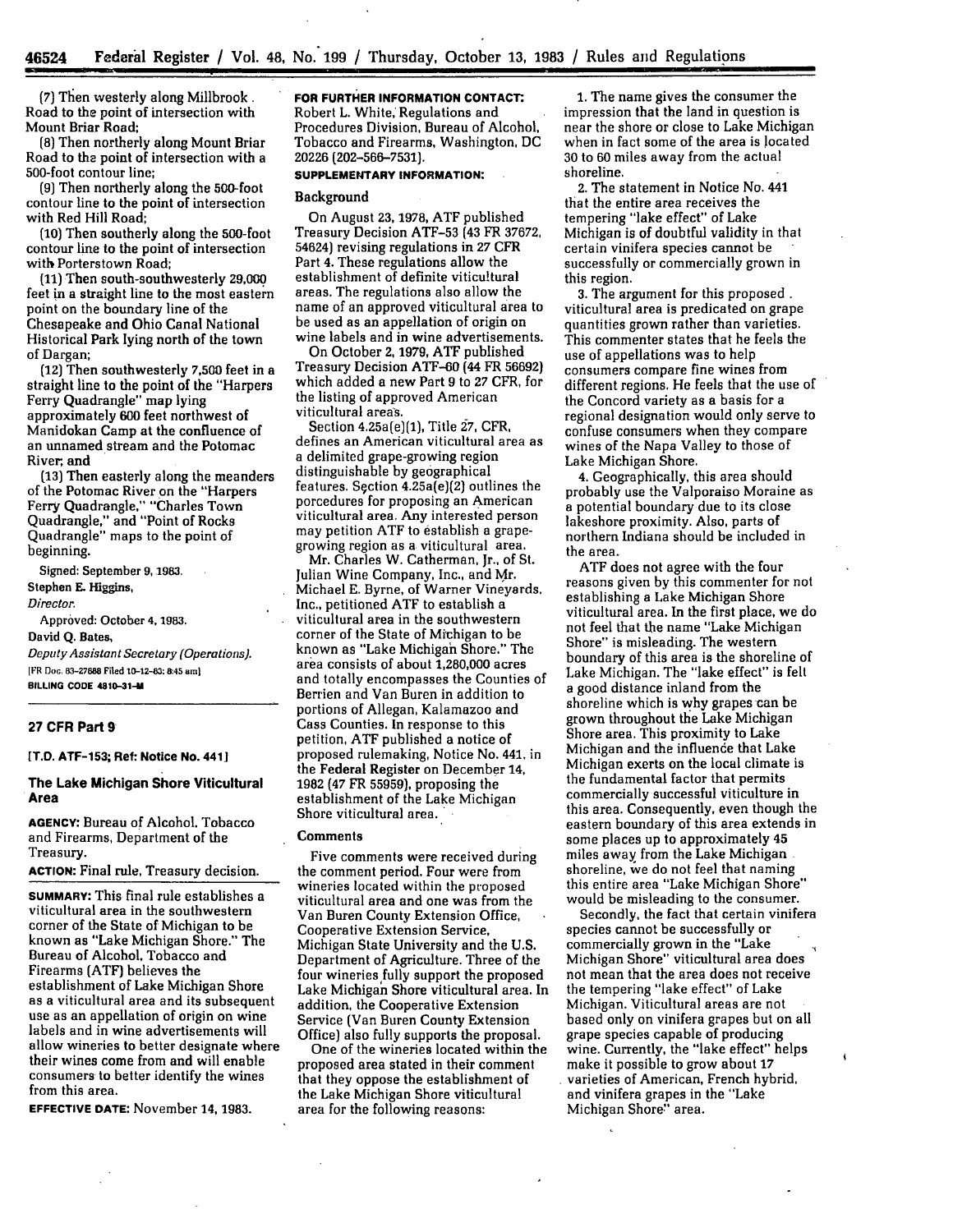Thirdly, ATF took both the grape quantities grown and the grape varieties grown into consideration before proposing the "Lake Michigan Shore" viticultural area. Futhermore, the purpose of appellations is not necessarily to help consumers compare fine wines from different regions but rather to inform consumers as to where the grapes used in any particular bottle of wine were grown. Consequently, the use of the Concord variety (or any other grape variety) with a Lake Michigan Shore appellation would not confuse consumers when they compare wines of other viticultural areas to those of Lake Michigan Shore.

And finally, the Valporaiso Moraine was not used as **a** boundary because it does not extend far enough away from the shoreline to include all the area which is influenced by the "lake effect". In addition, northern Indiana was not included in the "Lake Michigan Shore" viticultural area because Mr. T. Michael Thomas and Mr. A. Robert Earl of the Van Buren County Extension Office, Cooperative Extension Service, Michigan State University and the U.S. Department-of Agriculture, stated that the area in northern Indiana that receives "lake effect" climate modification is and will continue to be rather ill-defined. The lake effect is conditioned by the direction from which the mass of a front or weather system is coming from. The lake effect is greatest when fronts are from the west to northwest when the whole expanse of the lake has a chance to moderate the weather system. When from any other compass direction, including southwest, the fronts do not get modified and act the same as they would in Wisconsin or Illinois. Southwest to northeast wind flows are common in spring and fall and have always made fruit production outside of the proposed area somewhat risky. Because of the lack of predictability of the lake effect and the economics of wine grape production, it is unlikely that any substantial acreage will be established in the areas adjacent to the Lake Michigan Shore viticultural area as delineated in this final rule.

### **General Information**

 $\sim$  $\bar{\mathcal{A}}$ 

The petition and attached documents show that Lake Michigan Shore is located in the southwestern corner of the State of Michigan. The area totally encompasses the counties of Berrien and Van Buren in addition to portions of Allegan, Kalamazoo and Cass Counties. The western boundary of the area is the eastern shore of Lake Michigan. Lake Michigan is the feature which is the basis for the distinct climate and the name "Lake Michigan Shore." This area

includes nine commercial wineries, approximately **930** grape growers, and 14,472 acres of grapes.

Commercial grape growing within the State of Michigan first began in 1867 in Van Buren County. The majority **of** grapes grown in Michigan are Concord grapes which are used in the production of grape juice and jelly. Approximately 20 percent of the State's grapes are used in wine and account for 3,330 tons of grapes. The wine grapes grown in the "Lake Michigan Shore" viticultural area comprise 17 varieties of American, French hybrid, and vinifera grapes. The counties of Berrien and Van Buren account for **83** percent of the State's grape production, with the three remaining counties in the area comprising an additional 14 percent. The remaining three percent of the State's grape production primarily comes from  $\sim$ the previously approved Leelanau Peninsula viticultural area (47 FR 13328, T. **D.** ATF-99), **?00** miles north along the Lake Michigan shore. The previously approved Fennville viticultural area (46 FR 46318, T. D. ATF-91) is within the northwest corner of the Lake Michigan Shore viticultural area.

#### Evidence Relating to the Name

**.** The proposed viticultural area has specifically been known by two names, "Fruit Belt" and "Lake Michigan Shore," while also being generally referred to as "Southwestern Michigan" or "Western Counties." Several State and national books on wine and grapes refer to this area generally as the area behind the sand dunes on the Lake Michigan shore. After carefully evaluating the petition for this viticultural area, ATF believes that "Lake Michigan Shore" is the most appropriate name for this area.

### Geographical **Evidence**

In accordance with 27 CFR 4.25a(e)(2), the viticultural area should possess geographical features which distinguish the viticultural features of the area from surrounding areas.

The petition and attached documents contained substantial geographic and climatic information which show that:

(a) The entire "Lake Michigan Shore" viticultural area receives the tempering "lake effect" of Lake Michigan. This lake effect moderates the winter and summer temperature extremes, and delays budding of the vines beyond the late spring frosts. The lake effect also causes generally uniform climatic conditions, since large bodies of water retain heat and cold and react closer to temperature fluctuations. The number of frost-free growing days in this area ranges from 155 to **175** days, normally during the period of May **10** through

October 13. Immediately to the north and east (the cities of Holland and Jackson, respectively) the dates for last spring and first fall frosts (frost-free growing season) are May 25 through September 24. To the immediate south (South Bend, Indiana) the frost-free growing season is May 30 through September **30.** Further, the South Bend area has consistent January mean minimum temperatures of 2 to 4 degrees Fahrenheit lower than the "Lake Michigan Shore" area. The significance of the lake effect is shown by the 116 year history of grape growing in the area and the fact that 97 percent of the State's grapes are grown in the area.

**(b)** The composition of the soils within the area are not a definitive distinguishing factor. However, the topography of the area does distinguish the area because it is of "glacial moraine" construction as opposed to "till plain" construction for the surrounding areas. Glacial'moraines are more conducive to grape growing because of the creation of needed air drainage, whereas till plains flatten out and are unsuitable for grape growing.

(c) The western boundary, the eastern shore of Lake Michigan, is a natural boundary from which the area draws its name and receives the necessary lake effect which moderates the climate. The northern, eastern, and southern boundaries generally identify the extent to which the glacial moraine soil construction changes to till plain.

This viticultural area encompasses a large area with generally uniform geographic and climatic features, as opposed to small microviticultural areas which exhibit very definitive geographic and climatic features such as the "Fennville" viticultural area which is located within this area in the northwest corner.

After evaluating the petition for the Lake Michigan Shore viticultural area, ATF has determined that due to the geographical and climatic features of the Lake Michigan Shore area, it is distinguishable from the surrounding areas.

#### Boundaries

The boundaries proposed by the petitioner are adopted. An exact description of these boundaries is discussed in the regulations portion of this document. ATF believes that these boundaries delineate an area with distinguishable geographic and climatic features.

#### Miscellaneous

ATF does not wish to give the impression by approving the Lake